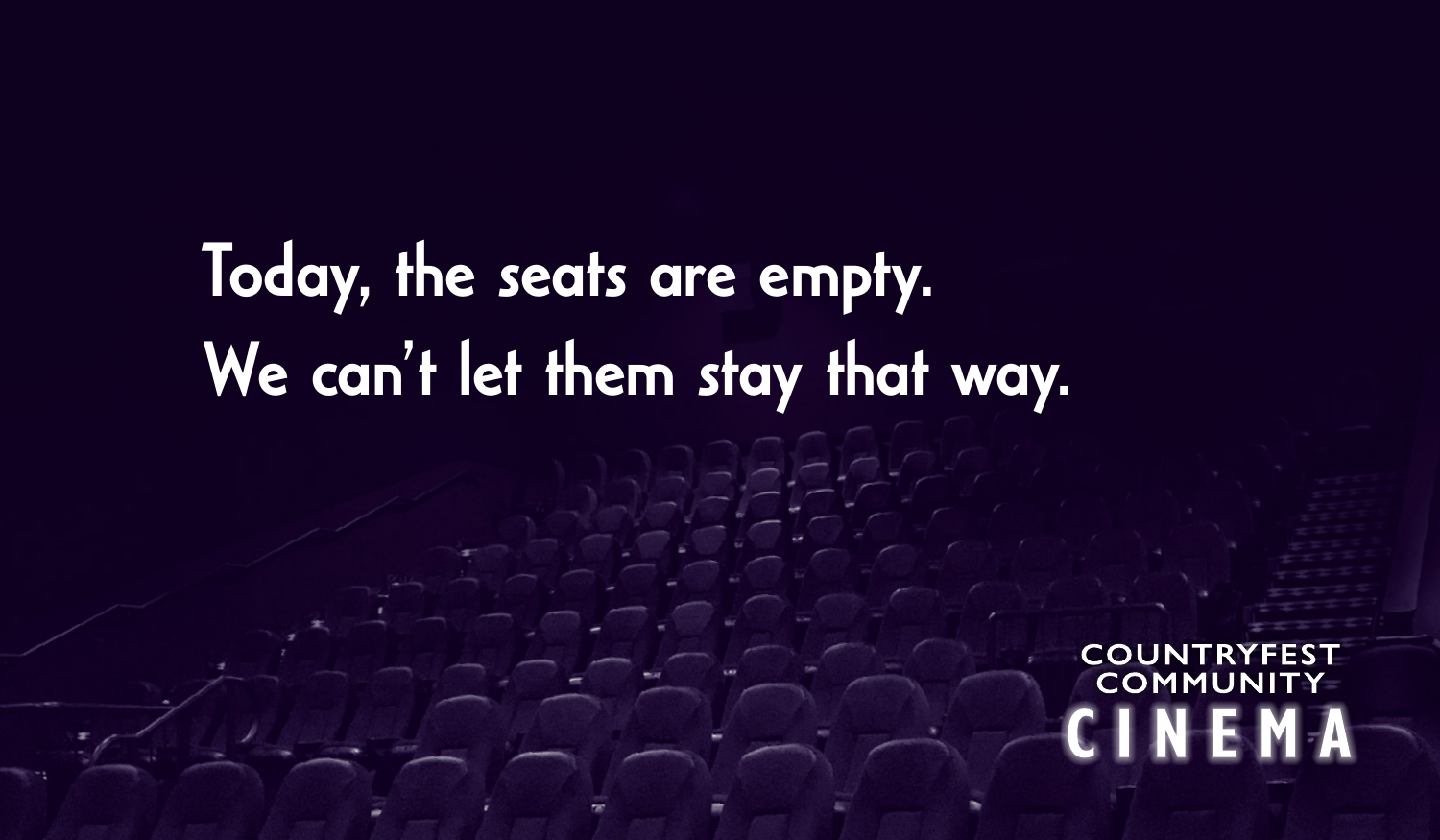Our non-profit community cinema has always needed more than ticket revenue to keep going. From the day we opened, sponsorships, memberships and event revenue have been critical to our success. IT TAKES HARD WORK TO KEEP OUR DOORS OPEN.

COVID has made it even harder.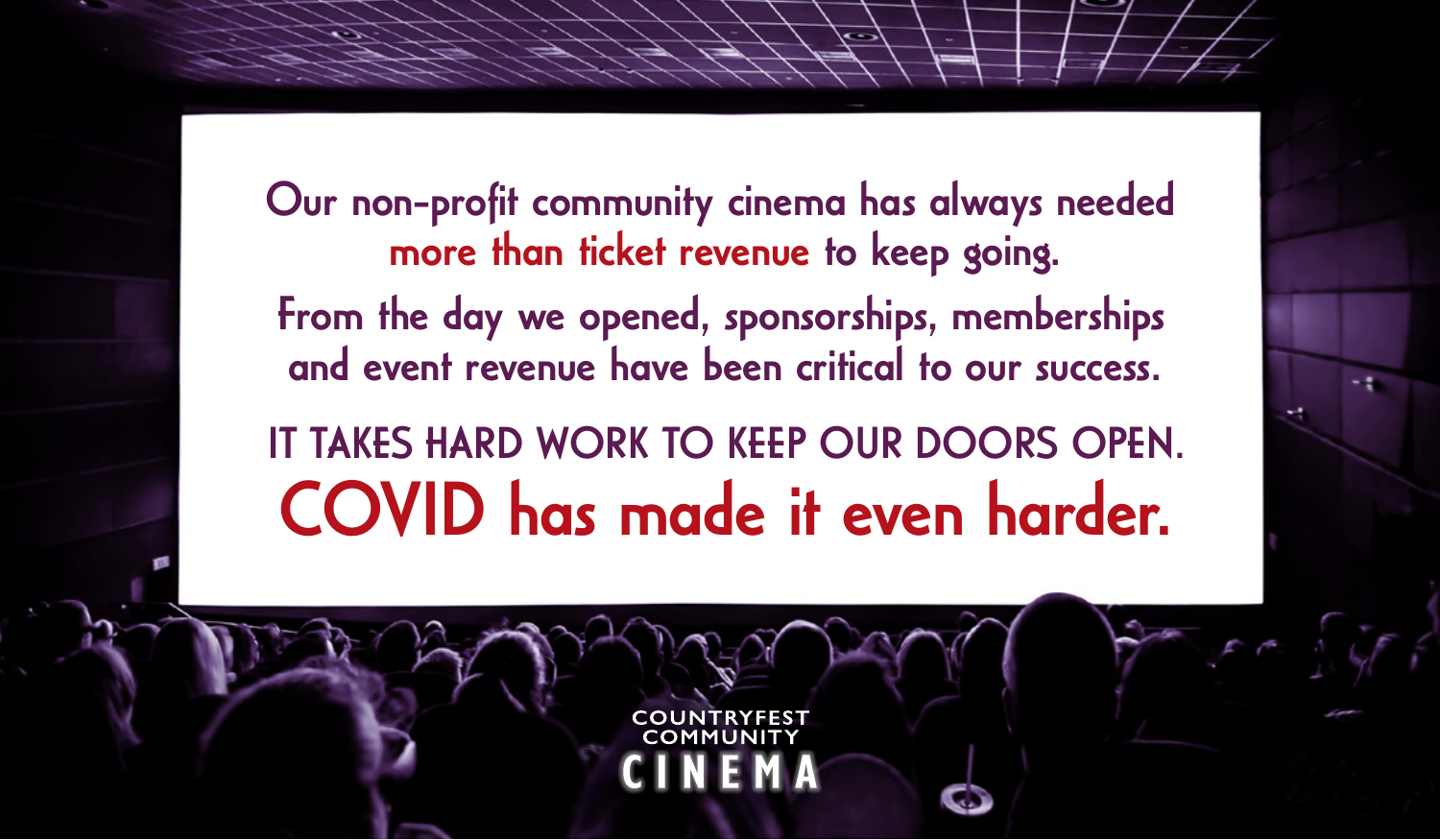



**I, Tonya** 

#### With your support...

our local cinema will continue to welcome the community with the smell of fresh popcorn, to enjoy new releases, old classics, foreign films, celebratory events and parties!



**TITANIO** 

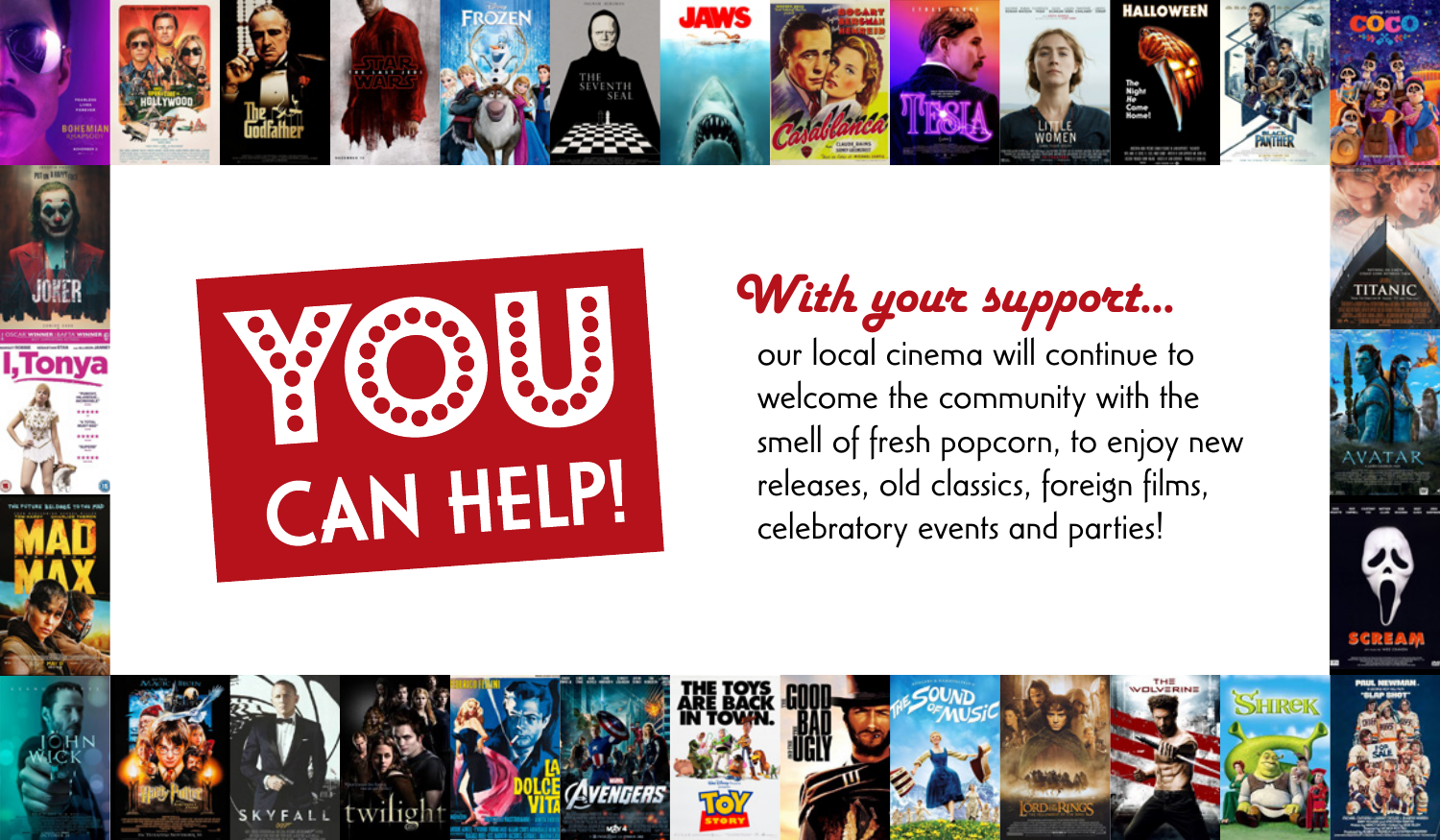

## **BLOCKBUSTER DONATIONS**

 $\star$  Platinum  $$5,000+$ 

**I, Tonya** 

Five 1-year memberships • Star on the wall • Photo in Dauphin Herald • Facebook recognition

- $\star$  Gold  $$2,500+$ Two 1-year memberships · Facebook recognition
- $\star$  Silver \$1,000+ One 1-year membership · Facebook recognition
- $\star$  Bronze up to \$1,000 \$50 Gift Card · Facebook recognition



**TITANIO** 

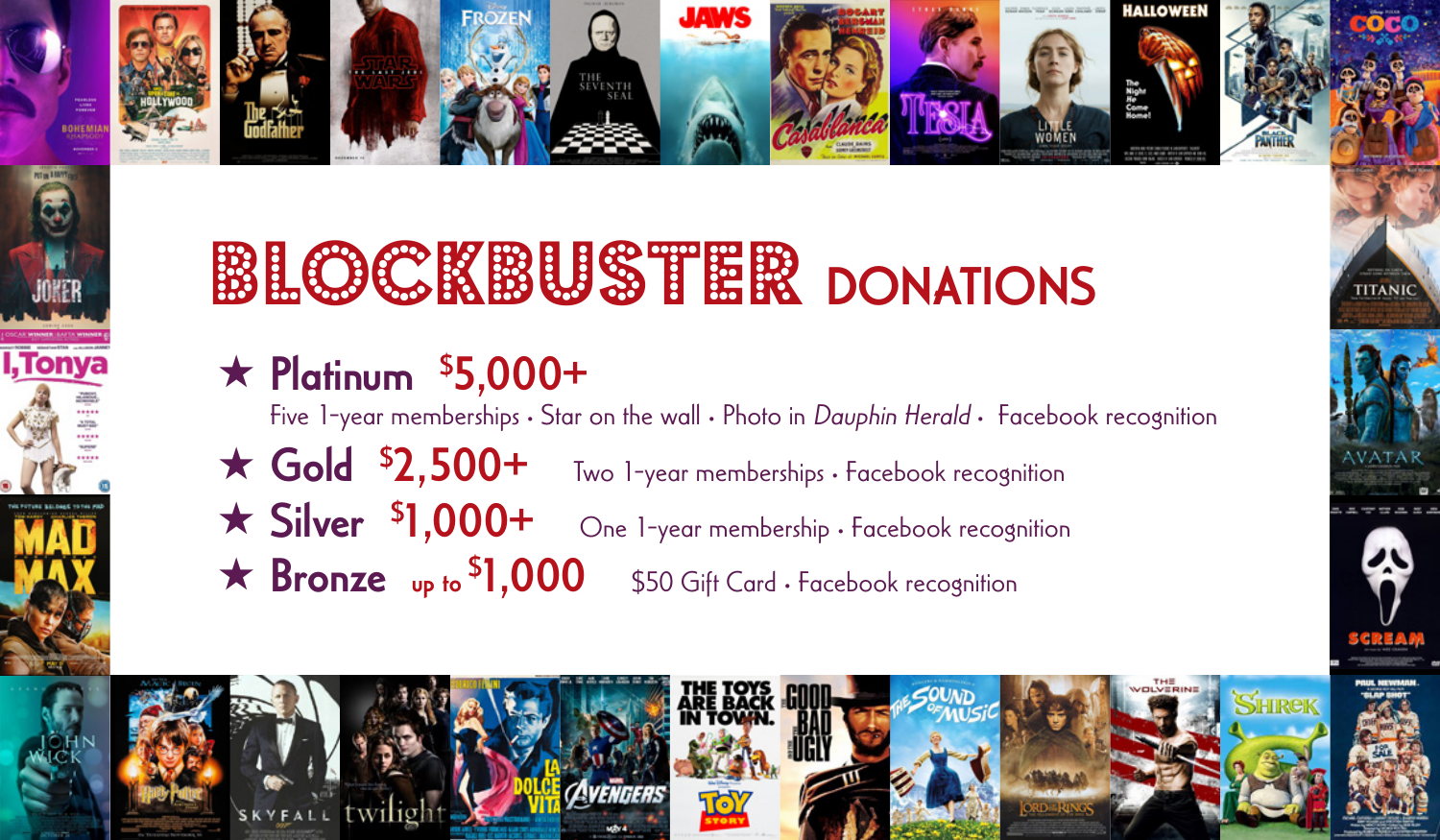

#### CLASSIC MEMBERSHIPS 12 MONTHS

I, Tonya

 $\star$  Family \$450 Two Adult and two Student movie passes every month  $\star$  Couple \$275 Two movie passes every month  $\star$  Individual \$150 One movie pass every month



**TITANIC** 

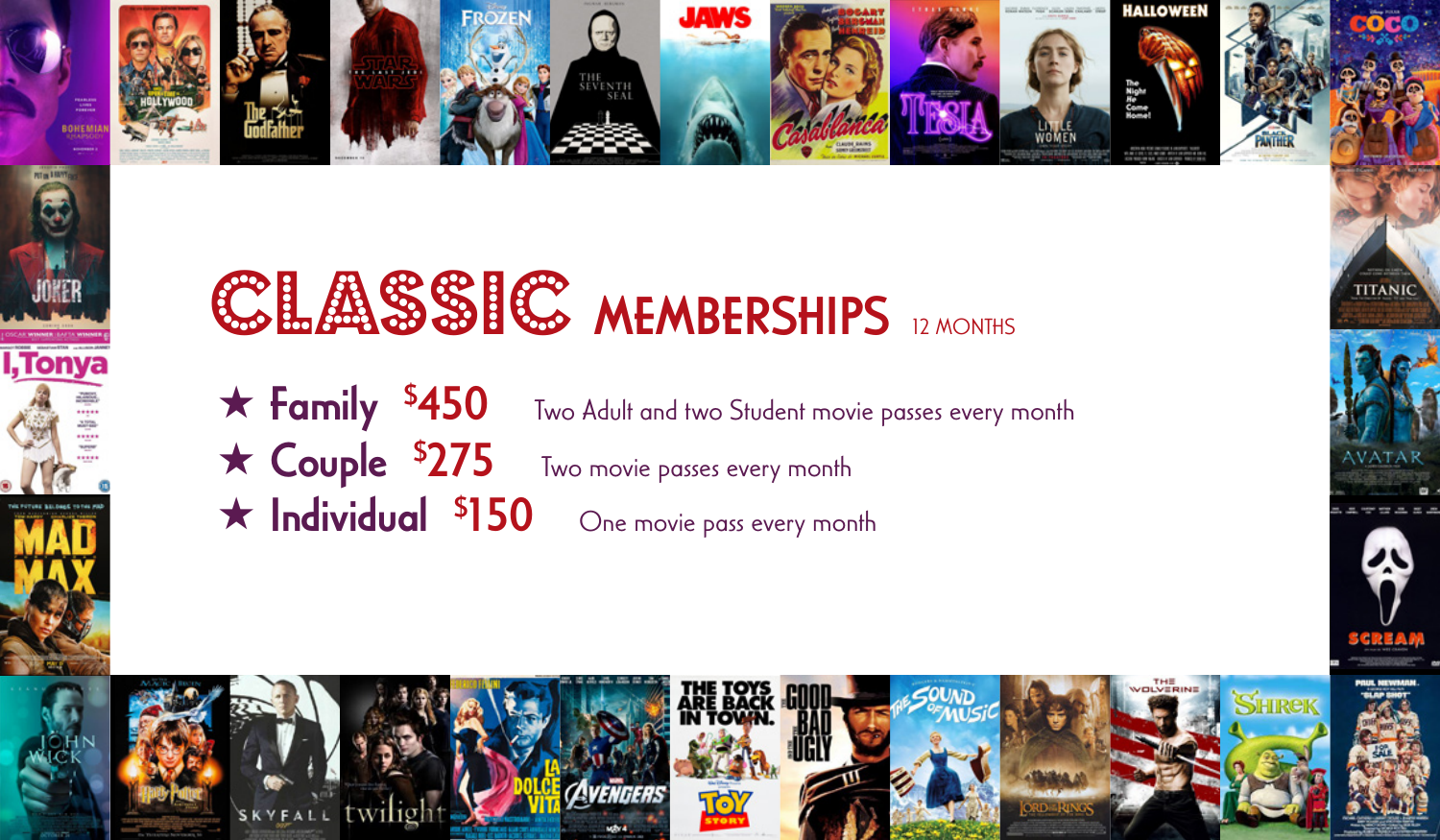

# BEST SUPPORTING ROLES

**I.Tonya** 

- $\star$  Popcorn Bag Sponsor  $$2,500$ Your logo on 10,000 bags
- $\star$  Projection Bulb Sponsor  $$1,000$ On-screen mention for approx. 1 year

**TITANK** 

- \* Sponsor a Seat \$300 Name plate on the back of a theatre seat
- \* Movie Club Foreign Film Sponsor \$300

Radio, newspaper and social media recognition • Lobby advertising day of event (optional)

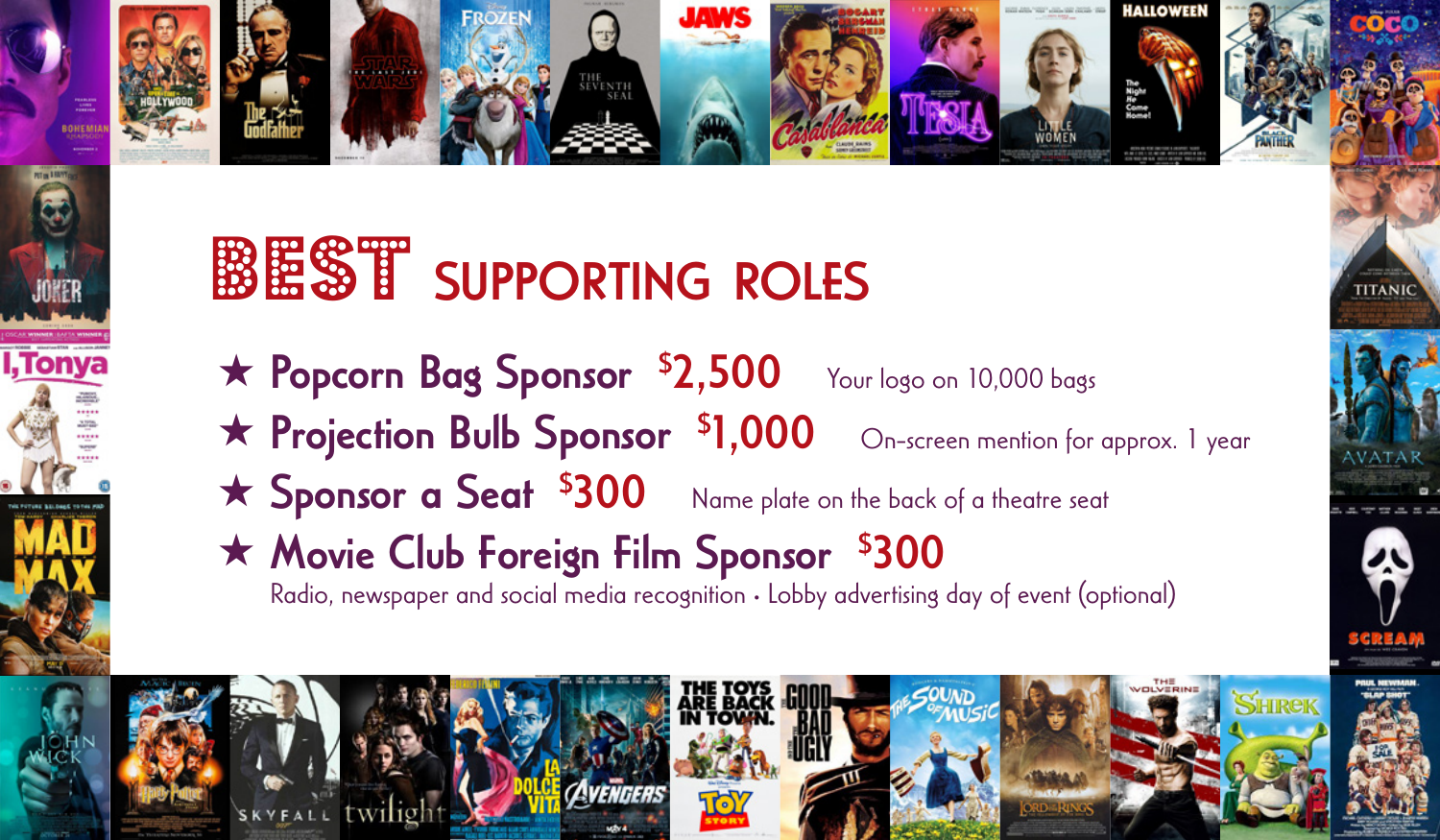"Movie theatres present a rare venue for people to gather and have a shared experience."

--